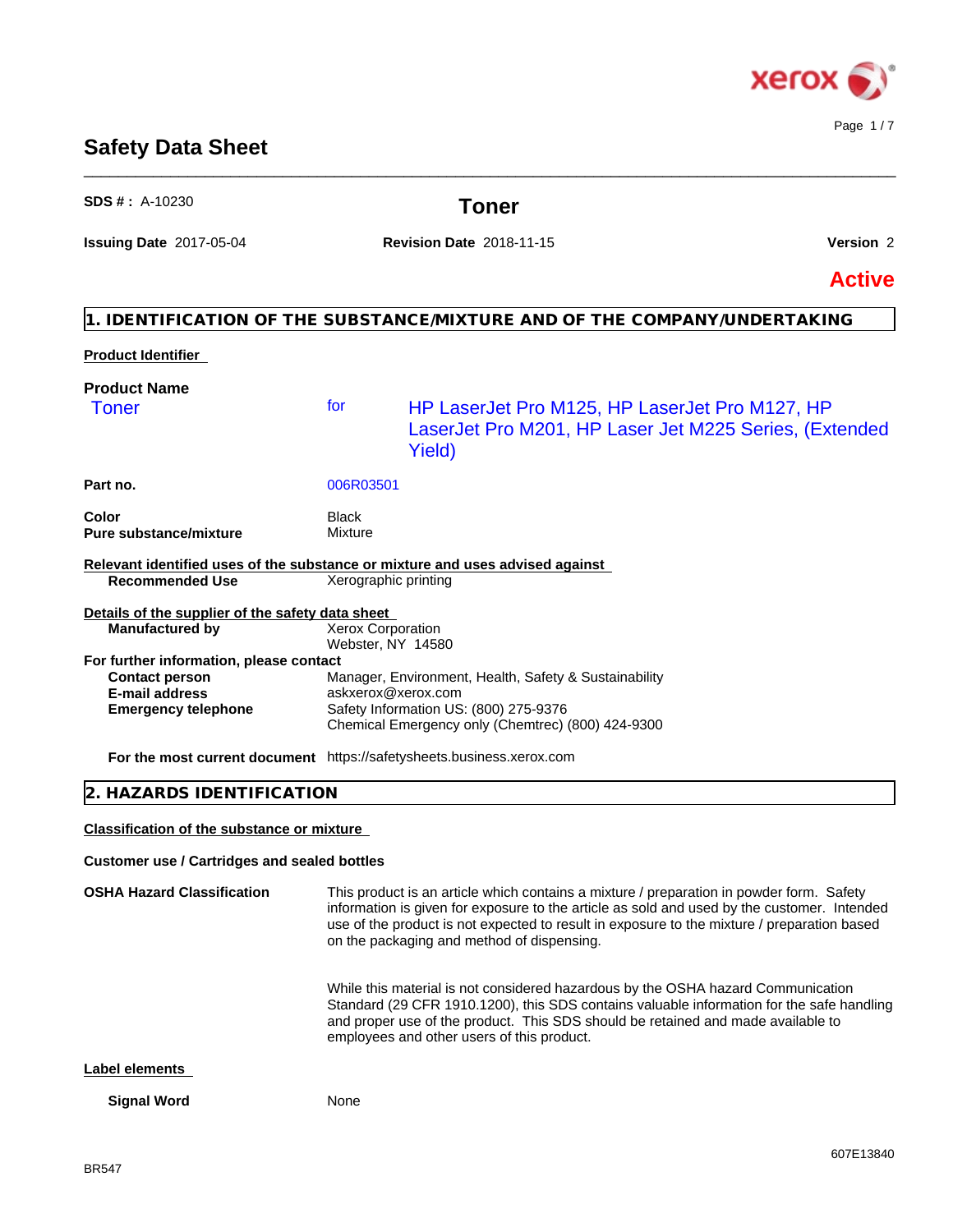

# \_\_\_\_\_\_\_\_\_\_\_\_\_\_\_\_\_\_\_\_\_\_\_\_\_\_\_\_\_\_\_\_\_\_\_\_\_\_\_\_\_\_\_\_\_\_\_\_\_\_\_\_\_\_\_\_\_\_\_\_\_\_\_\_\_\_\_\_\_\_\_\_\_\_\_\_\_\_\_\_\_\_\_\_\_\_\_\_\_\_\_\_\_\_ **SDS # :** A-10230 **Toner - Black** Page 2 / 7

#### **Hazard Statements** None required

**Precautionary Statements** None required

#### **Other hazards**

Not a PBT according to REACH Annex XIII May form explosible dust-air mixture if dispersed

## **3. COMPOSITION/INFORMATION ON INGREDIENTS**

#### **Mixtures**

| <b>Chemical Name</b> | CAS No.     | Weight %  | <b>Classification (Reg.</b><br>1272/2008) | <b>Hazard Statements</b> |
|----------------------|-------------|-----------|-------------------------------------------|--------------------------|
| Resin                | Proprietary | 40-60     | $-$                                       | --                       |
| Iron oxide           | 1317-61-9   | $35 - 55$ | $\overline{\phantom{m}}$                  | $- -$                    |
| Wax                  | Proprietary | $1 - 10$  | $\overline{\phantom{m}}$                  | $- -$                    |
| Metal complex dye    | 42405-40-3  | $0 - 2.5$ | Flam. Sol. 1<br>Acute Tox 4               | H <sub>228</sub><br>H302 |
|                      |             |           | Aquatic Acute 1<br>Aquatic Chronic 1      | H400<br>H410             |
| <b>Silica</b>        | Proprietary | <5        | --                                        | $\sim$                   |
| Metal Complex Dye    | 109125-51-1 | $0 - 2.5$ | Self-react. C                             | H <sub>242</sub>         |
|                      |             |           | Aquatic Acute 1                           | H400                     |
|                      |             |           | Aquatic Chr 1                             | H410                     |

"--" indicates no classification or hazard statements apply.

Full text of H- statements: see section 16

|--|

# **Description of first-aid measures**

| <b>General advice</b>                                       | For external use only. When symptoms persist or in all cases of doubt seek medical advice.    |
|-------------------------------------------------------------|-----------------------------------------------------------------------------------------------|
|                                                             | Show this material safety data sheet to the doctor in attendance.                             |
| Eye contact                                                 | Immediately flush with plenty of water. After initial flushing, remove any contact lenses and |
|                                                             | continue flushing for at least 15 minutes                                                     |
| <b>Skin contact</b>                                         | Wash skin with soap and water                                                                 |
| <b>Inhalation</b>                                           | Move to fresh air                                                                             |
| Ingestion                                                   | Rinse mouth with water and afterwards drink plenty of water or milk                           |
| Most important symptoms and effects, both acute and delayed |                                                                                               |
| <b>Acute toxicity</b>                                       |                                                                                               |
| <b>Eyes</b>                                                 | No known effect                                                                               |
| <b>Skin</b>                                                 | No known effect                                                                               |
| <b>Inhalation</b>                                           | No known effect                                                                               |
| Ingestion                                                   | No known effect                                                                               |
| <b>Main symptoms</b>                                        | Overexposure may cause:                                                                       |
|                                                             | mild respiratory irritation similar to nuisance dust.                                         |
| <b>Aggravated Medical Conditions</b>                        | None under normal use conditions                                                              |
|                                                             | Indication of immediate medical attention and special treatment needed                        |
| <b>Protection of first-aiders</b>                           | No special protective equipment required                                                      |
| Notes to physician                                          | Treat symptomatically                                                                         |
|                                                             |                                                                                               |

**5. FIRE-FIGHTING MEASURES**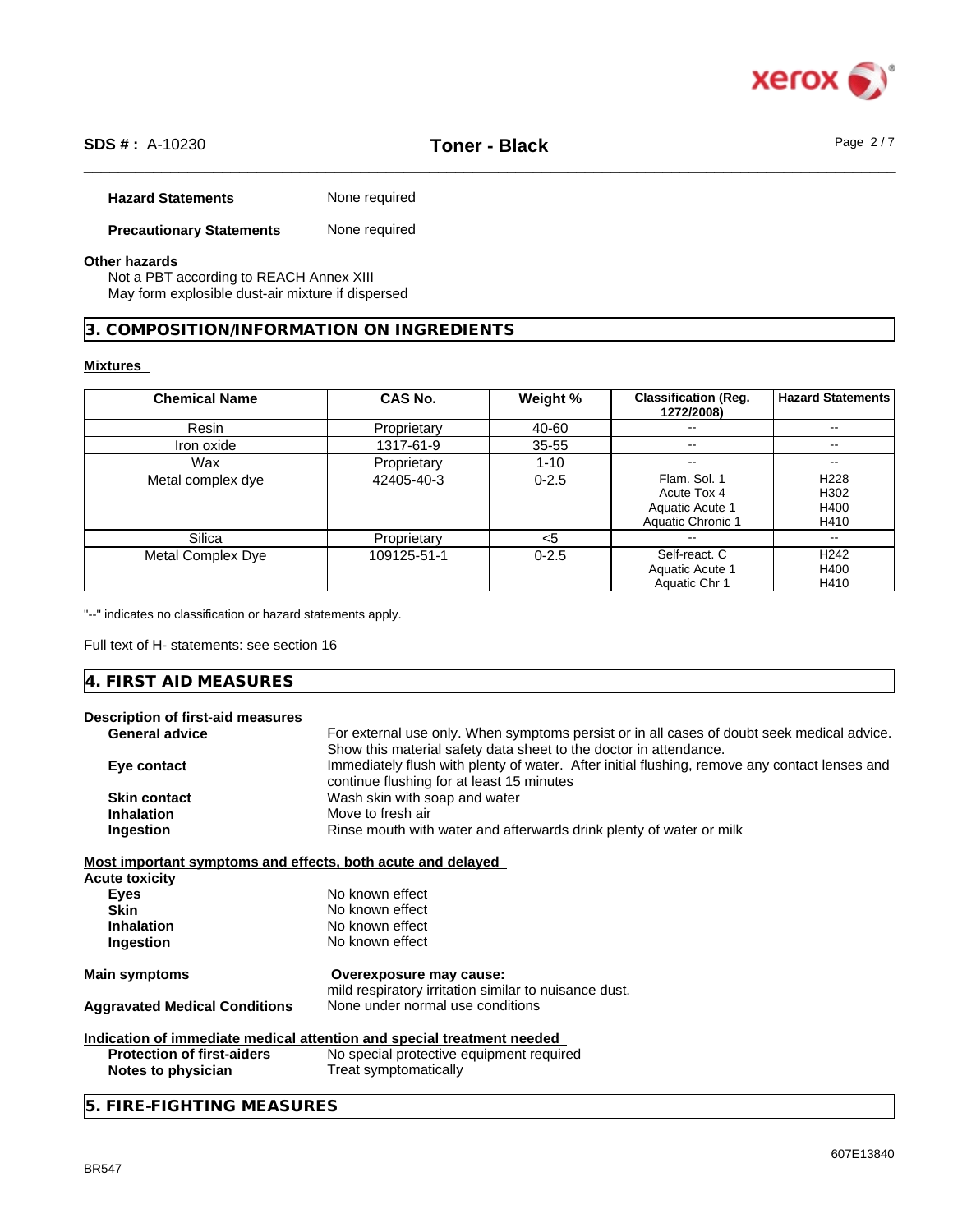

#### **Extinguishing media**

**Suitable extinguishing media** Use water spray or fog; do not use straight streams, Foam **Unsuitable extinguishing media** Do not use a solid water stream as it may scatterand spread fire

#### **Special hazards arising from the substance or mixture**

Fine dust dispersed in air, in sufficient concentrations, and in the presence of an ignition source is a potential dust explosion hazard

#### **Hazardous combustion products**

Hazardous decomposition products due to incomplete combustion, Carbon oxides, Nitrogen oxides (NOx)

#### **Advice for fire-fighters**

In the event of fire and/or explosion do not breathe fumes. Wear fire/flame resistant/retardant clothing. Use self-contained pressure-demand breathing apparatus if needed to prevent exposure to smoke or airborne toxins. Wear self-contained breathing apparatus and protective suit

# **Other information**

**Flash point** Not applicable

Not flammable. Will not readily ignite.

## **6. ACCIDENTAL RELEASE MEASURES**

#### **Personal precautions, protective equipment and emergency procedures**

Avoid breathing dust

#### **Environmental precautions**

No special environmental precautions required

#### **Methods and material for containment and cleaning up**

**Methods for containment** Prevent dust cloud

**Methods for cleaning up** Use a vacuum cleaner to remove excess, then wash with COLD water. Hot water fuses the toner making it difficult to remove

#### **Reference to other sections**

The environmental impact of this product has not been fully investigated However, this preparation is not expected to present significant adverse environmental effects.

| 7. HANDLING AND STORAGE              |  |
|--------------------------------------|--|
| <b>Precautions for safe handling</b> |  |

| Advice on safe handling | Handle in accordance with good industrial hygiene and safety practice, Avoid dust<br>accumulation in enclosed space, Prevent dust cloud |
|-------------------------|-----------------------------------------------------------------------------------------------------------------------------------------|
| <b>Hygiene measures</b> | None under normal use conditions                                                                                                        |

#### **Conditions for safe storage, including any incompatibilities**

**Technical measures and storage** Keep container tightly closed in a dry and well-ventilated place, Store at room temperature **conditions**

**Incompatible products** None

**Specific end uses**

Xerographic printing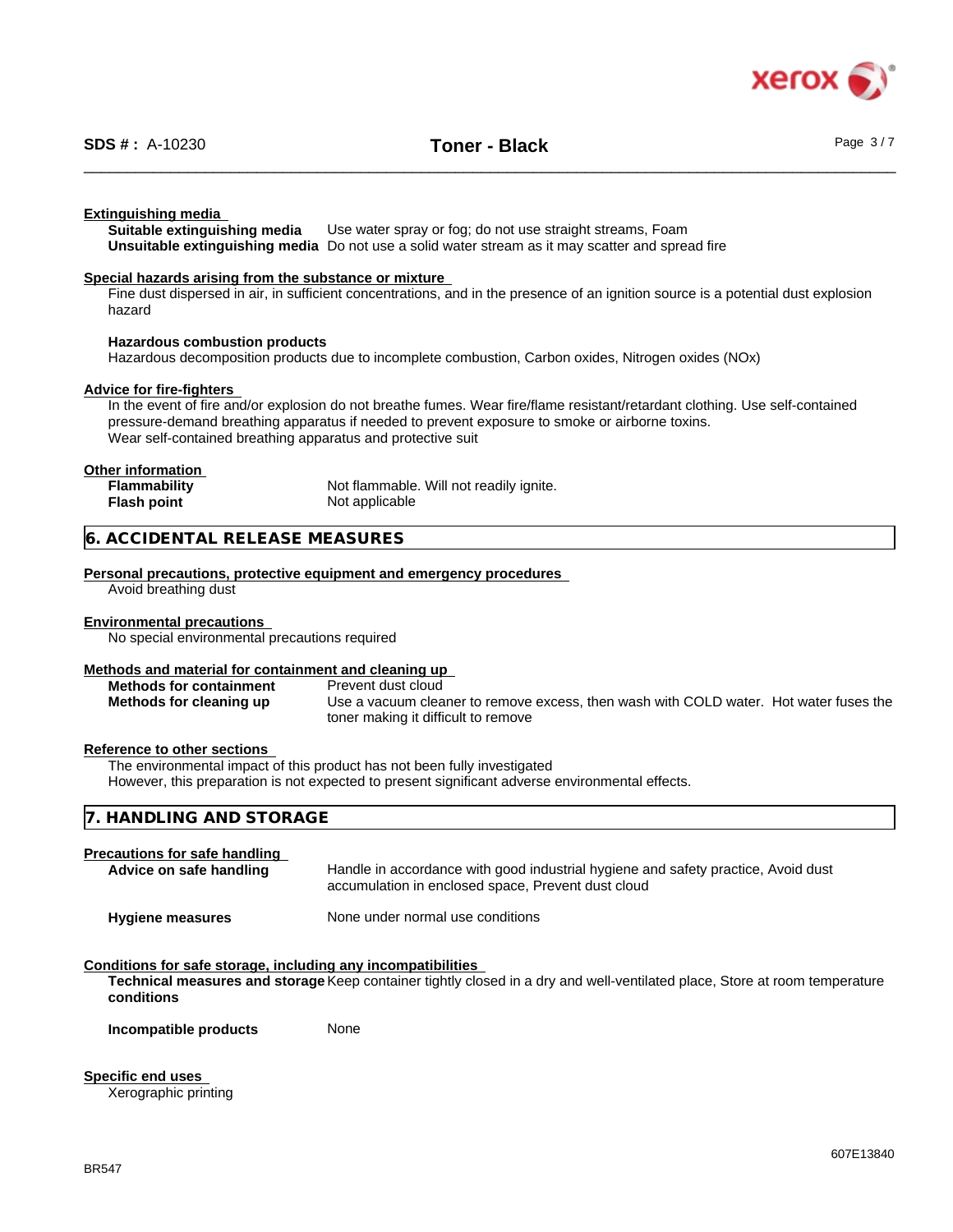

# \_\_\_\_\_\_\_\_\_\_\_\_\_\_\_\_\_\_\_\_\_\_\_\_\_\_\_\_\_\_\_\_\_\_\_\_\_\_\_\_\_\_\_\_\_\_\_\_\_\_\_\_\_\_\_\_\_\_\_\_\_\_\_\_\_\_\_\_\_\_\_\_\_\_\_\_\_\_\_\_\_\_\_\_\_\_\_\_\_\_\_\_\_\_ **SDS # :** A-10230 **Toner - Black** Page 4 / 7

#### **8. EXPOSURE CONTROLS/PERSONAL PROTECTION**

#### **Control parameters Exposure Limits ACGIH TLV TWA** 10 mg/m<sup>3</sup> (inhalable particles) **ACGIH TLV TWA** 3 mg/m<sup>3</sup> (respirable dust) **OSHA PEL TWA** 15 mg/m<sup>3</sup> (total dust) **OSHA PEL TWA** 5 mg/m<sup>3</sup> (respirable dust) **Xerox Exposure Limit<br>Xerox Exposure Limit**  $2.5 \text{ mg/m}^3$  (total dust) **Xerox Exposure Limit** 0.4 mg/m<sup>3</sup> (respirable dust)

**Component Information**

| . .<br>Chemical<br><b>Name</b>            | ACGIH <sup>-</sup><br>. | <b>OSHA PEL</b>                        |
|-------------------------------------------|-------------------------|----------------------------------------|
| Metal<br>`omnlex .<br>Dve<br><b>IDIEX</b> |                         | <br>Ceiling<br>ma/m <sup>3</sup><br>U. |

**Exposure controls**

**Engineering measures** None under normal use conditions

#### **Individual protection measures, such as personal protective equipment (PPE)**

| <b>Eye/Face protection</b>    | No special protective equipment required  |
|-------------------------------|-------------------------------------------|
| <b>Hand protection</b>        | No special protective equipment required  |
| Skin and body protection      | No special protective equipment required  |
| <b>Respiratory protection</b> | No special protective equipment required. |
| <b>Thermal hazards</b>        | None under normal processing              |

**Environmental Exposure Controls** Keep out of drains, sewers, ditches and waterways

#### **9. PHYSICAL AND CHEMICAL PROPERTIES**

#### **Information on basic physical and chemical properties**

| Appearance<br><b>Physical state</b><br>Color                                                                                                                                                         | Powder<br>Solid<br>Black          |                                                                                                                                                                             | Odor<br><b>Odor threshold</b><br>рH | Faint<br>Not applicable<br>Not applicable                                                    |
|------------------------------------------------------------------------------------------------------------------------------------------------------------------------------------------------------|-----------------------------------|-----------------------------------------------------------------------------------------------------------------------------------------------------------------------------|-------------------------------------|----------------------------------------------------------------------------------------------|
| <b>Flash point</b>                                                                                                                                                                                   |                                   | Not applicable                                                                                                                                                              |                                     |                                                                                              |
| <b>Boiling point/range</b><br>Softening point                                                                                                                                                        |                                   | Not applicable<br>49 - 60 °C                                                                                                                                                | 120 - 140 °F                        |                                                                                              |
| <b>Evaporation rate</b><br>Flammability                                                                                                                                                              | <b>Flammability Limits in Air</b> | Not applicable<br>Not flammable. Will not readily ignite.<br>Not applicable                                                                                                 |                                     |                                                                                              |
| Vapor pressure<br>Vapor density<br><b>Specific gravity</b><br><b>Water solubility</b><br><b>Partition coefficient</b><br><b>Autoignition temperature</b><br>Viscosity<br><b>Explosive properties</b> | <b>Decomposition temperature</b>  | Not applicable<br>Not applicable<br>~2<br>Negligible<br>Not applicable<br>Not applicable<br>Not determined<br>Not applicable<br>source is a potential dust explosion hazard |                                     | Fine dust dispersed in air, in sufficient concentrations, and in the presence of an ignition |
| <b>Oxidizing properties</b>                                                                                                                                                                          |                                   | Not applicable                                                                                                                                                              |                                     |                                                                                              |
|                                                                                                                                                                                                      |                                   |                                                                                                                                                                             |                                     |                                                                                              |

**Other information**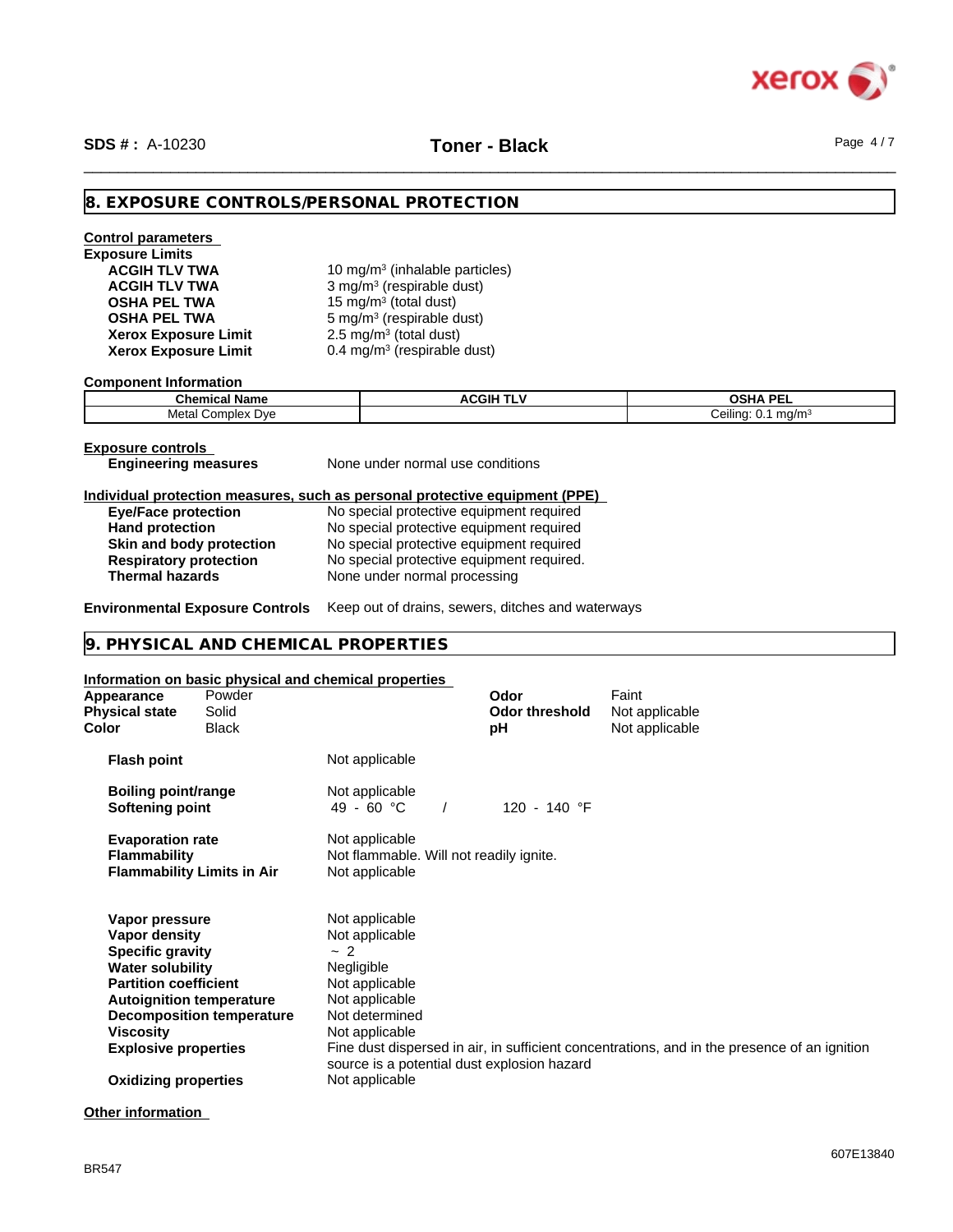

# \_\_\_\_\_\_\_\_\_\_\_\_\_\_\_\_\_\_\_\_\_\_\_\_\_\_\_\_\_\_\_\_\_\_\_\_\_\_\_\_\_\_\_\_\_\_\_\_\_\_\_\_\_\_\_\_\_\_\_\_\_\_\_\_\_\_\_\_\_\_\_\_\_\_\_\_\_\_\_\_\_\_\_\_\_\_\_\_\_\_\_\_\_\_ **SDS # :** A-10230 **Toner - Black** Page 5 / 7

None

# **10. STABILITY AND REACTIVITY**

#### **Reactivity**

No dangerous reaction known under conditions of normal use

#### **Chemical stability**

Stable under normal conditions.

#### **Possibility of hazardous reactions**

| <b>Hazardous reactions</b> | None under normal processing            |
|----------------------------|-----------------------------------------|
| Hazardous polymerization   | Hazardous polymerization does not occur |

#### **Conditions to avoid**

Prevent dust cloud, Fine dust dispersed in air, in sufficient concentrations, and in the presence of an ignition source is a potential dust explosion hazard

#### **Incompatible Materials**

None

#### **Hazardous decomposition products**

None under normal use

#### **11. TOXICOLOGICAL INFORMATION**

*The toxicity data noted below is based on the test results of similar reprographic materials.*

#### **Information on toxicological effects**

| <b>Acute toxicity</b>      |                                       |  |
|----------------------------|---------------------------------------|--|
| <b>Product Information</b> |                                       |  |
| <b>Irritation</b>          | No skin irritation, No eye irritation |  |
| Oral LD50                  | $> 5$ g/kg (rat)                      |  |
| Dermal LD50                | $> 5$ g/kg (rabbit)                   |  |
| <b>LC50 Inhalation</b>     | $> 5$ mg/L (rat, 4 hr)                |  |

#### **Component Information**

| <b>Chemical Name</b> | $\sim$ $\sim$ $\sim$<br>LVJV | <b>LD50</b><br>Dermal | <b>D50</b><br><b>Dral</b>        |
|----------------------|------------------------------|-----------------------|----------------------------------|
| oxide ר<br>Iron      |                              |                       | Rat<br>0000<br>) ma/ka<br>$\sim$ |

| Chronic toxicitv<br><b>Sensitization</b><br><b>Neurological Effects</b><br><b>Target organ effects</b> | No sensitization responses were observed<br>No information available<br>None known                                                                       |
|--------------------------------------------------------------------------------------------------------|----------------------------------------------------------------------------------------------------------------------------------------------------------|
| <b>CMR Effects</b><br><b>Mutagenic effects</b><br><b>Reproductive toxicity</b><br>Carcinogenicity      | Not mutagenic in AMES Test<br>This product does not contain any known or suspected reproductive hazards<br>Contains no ingredient listed as a carcinogen |
| Other toxic effects<br><b>Aspiration Hazard</b><br>Other adverse effects                               | Not applicable<br>None known                                                                                                                             |

### **12. ECOLOGICAL INFORMATION**

#### **Toxicity**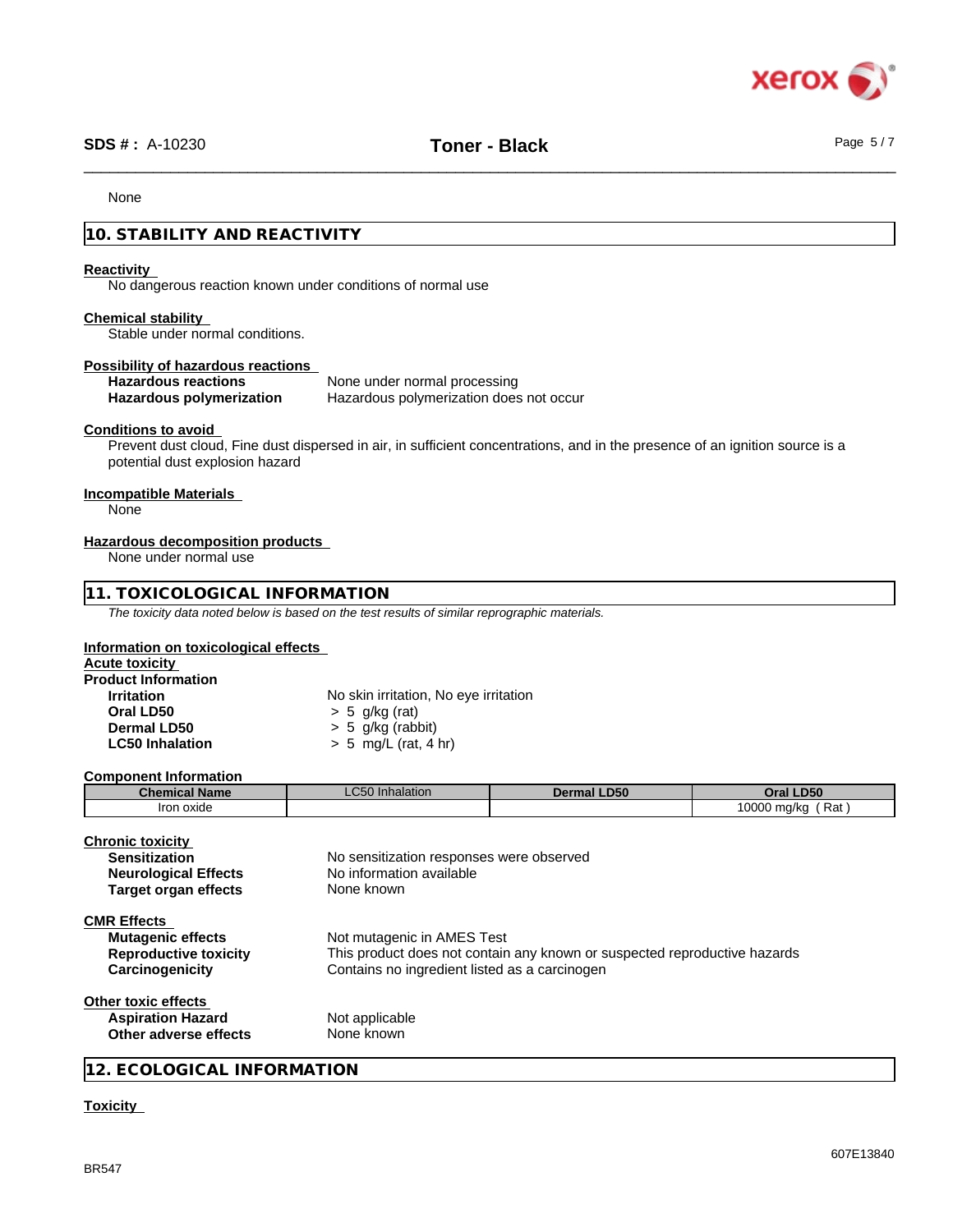

On available data, the mixture / preparation is not harmful to aquatic life

**Persistence and degradability**

Not readily biodegradable

#### **Bioaccumulative potential**

Bioaccumulation is unlikely

**Mobility in soil**

Insoluble in water

#### **Other adverse effects**

The environmental impact of this product has not been fully investigated. However, this preparation is not expected to present significant adverse environmental effects.

**13. DISPOSAL CONSIDERATIONS**

# **Waste treatment methods**

| <b>Waste Disposal Methods</b> | Can be landfilled or incinerated, when in compliance with local regulations<br>If incineration is to be carried out, care must be exercised to prevent dust clouds forming. |
|-------------------------------|-----------------------------------------------------------------------------------------------------------------------------------------------------------------------------|
| Contaminated packaging        | No special precautions are needed in handling this material                                                                                                                 |
| <b>Other information</b>      | Although toner is not an aquatic toxin, microplastics may be a physical hazard to aquatic life<br>and should not be allowed to enter drains, sewers, or waterways.          |

### **14. TRANSPORT INFORMATION**

This material is not subject to regulation as a hazardous material for shipping

# **15. REGULATORY INFORMATION**

#### **Safety, health and environmental regulations/legislation specific for the substance or mixture**

### **OSHA Regulatory Status**

This product is an article which contains a mixture / preparation in powder form. Safety information is given for exposure to the article as sold and used by the customer. Intended use of the product is not expected to result in exposure to the mixture / preparation based on the packaging and method of dispensing.

While this material is not considered hazardous by the OSHA hazard Communication Standard (29 CFR 1910.1200), this SDS contains valuable information for the safe handling and proper use of the product. This SDS should be retained and made available to employees and other users of this product.

This product has been classified in accordance with the hazard criteria of the Hazardous Products Regulations (HPR), **and the SDS contains all the information required by the HPR.**

#### **International Inventories**

**TSCA** Complies **DSL/NDSL** Complies

# **U.S. Federal Regulations**

**SARA 313**

Section 313 of Title III of the Superfund Amendments and Reauthorization Act of 1986 (SARA). This product does not contain any chemicals which are subject to the reporting requirements of the Act and Title 40 of the Code of Federal Regulations, Part 372 **Clean Water Act**

**Canada**